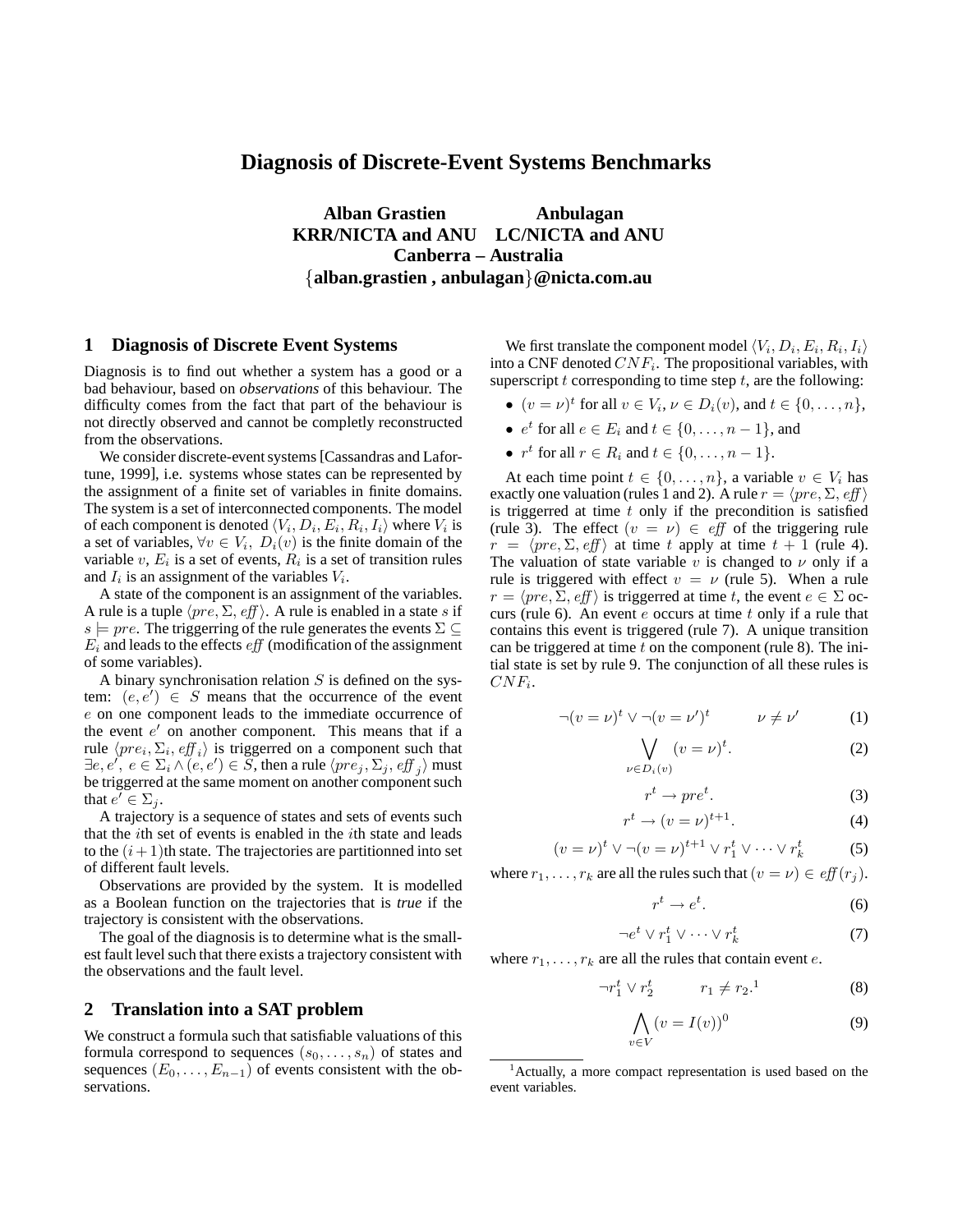The synchronisation  $S$  is translated into a CNF denoted  $CNF_S$ . If  $(e, e') \in S$ , then e occurs at time step t iff  $e'$ occurs at time step  $t$  (rule 10).

$$
e^t \leftrightarrow e'^t. \tag{10}
$$

The translation of the observation into  $CNF_O$  is given in subsection 4.3, and the translation of the normal behaviour into  $CNF_N$  is given in subsection 4.2. The diagnosis query is then:

$$
\Delta = CNF_1 \wedge \cdots \wedge CNF_p \wedge CNF_S \wedge CNF_O \wedge CNF_N
$$

If the CNF  $\Delta$  is satisfiable, then the diagnosis of the system is normal.

### **3 The system we diagnose**

The system contains 20 components with the same behaviour in a  $5 \times 4$  grid such that each component is connected with its 4 neighbours. The system is show on Figure 1.



Figure 1: Topology of the system

For instance, the component in position  $(0, 2)$  is connected to components in positions  $(0, 1)$ ,  $(0, 3)$ ,  $(1, 2)$  and  $(4, 2)$ . All these components are represented in grey on Figure 1. A flat and simplified representation (i.e with fewer events) of the behaviour of each component is given Figure 2. There is only one state variable and its initial value is O. When a failure occurs on a component, its state is changed to  $F$  and the message *reboot!* is sent by the component to its neighbours that receive the message  $reboot$ ?, leading to state  $W$ ,  $FF$  or  $R$ depending on their current state.

Each component has 6 boolean state variables, 17 rule variables and 15 event variables per time step.

#### **4 Parameters for the benchmark**

We used several criteria to build the CNF files.

#### **4.1 Difficulty of the scenario**

The diagnosis problem is built from the generation of a random scenario (what did happen on the system). In this system, the scenario is much difficult to reconstruct if most of the components come back to state  $O$  as soon as possible. Based on this remark, we have built two different kinds of scenarios: medium (represented by parameter 5), and hard (10).



Figure 2: The behaviour of one component.

#### **4.2 Number of faults**

A trajectory is faulty if it contains a certain number of occurrences of the event *reboot!* on any component.  $CNF_{N_k}$ is satisfiable iff  $k$  faulty events occurred during the trajectory. The CNF is implemented as proposed in [Bailleux and Boufkhad, 2003].

We have built scenarios with different numbers of faulty events from 11 to 19 and used the formula  $CNF_{N_k}$  for each scenario which leads to a satisfiable CNF ∆. We have also built  $\Delta$  with  $CNF_{N_{k-1}}$  which should be unsatisfiable. However, since the scenario are randomly generated, it may happen that a scenario with  $k - 1$  faults can be found consistent with the observations; in this case, the CNF  $\Delta$  is satisfiable.

#### **4.3 Observability**

The observations are extracted from the random scenario and  $CNF<sub>O</sub>$  is built from these observations. They represent what was actually seen of the system behaviour. The observations can be either accurate or imprecise depending on the system. We considered three cases:

**Dated observations** OBS is a set of dated observable event occurrences. The observable event  $e$  occurred at time step t iff  $\langle e, t \rangle \in OBS$ . The representation of the observations consists of setting the  $e^{\overline{t}}$  to *true* if this observable event e occurred at date t, and to *false* if this observable event e did not.

$$
\bigwedge_{\langle e,t\rangle \in OBS} e^t \wedge \bigwedge_{\langle e,t\rangle \notin OBS} \neg e^t \qquad (11)
$$

- **Total order** OBS is a set of observable event occurrences with a total order relation  $\prec$ . If  $e \prec e'$ , then e occurred before  $e'$ . The set of observations is translated in a set of dated observations where we consider that the *i*th observation occurred at date  $i \times 2$ , and then translated into a CNF as mentioned for dated observations.
- **Partial order** The relation  $\prec$  is partial. We denote  $d(j)$  the date of occurrence of the *j*th observable event. A propositional variable  $o^{d(j)}$  is created that indicates that the observable event associated with  $\varrho$  occurred at date  $d(i)$ and a variable  $\hat{o}^{d(j)}$  that indicates that the observable event associated with o occurred *before* or at the date  $d(j).$